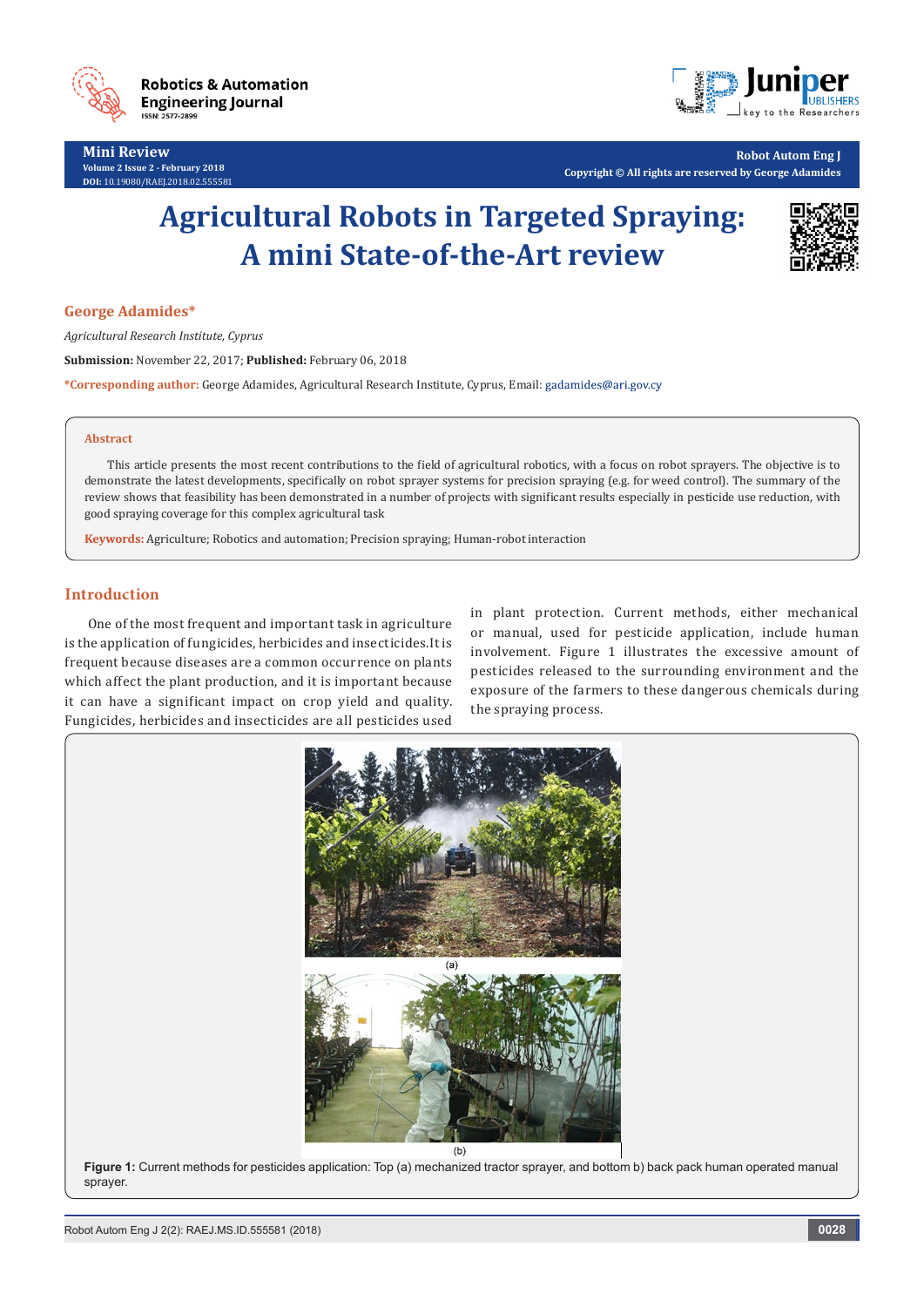Robotic technology is an alternative method for spraying in agriculture, which provides multiple benefits, such as safety, sustainability and environmental impact. In terms of safety, it removes the farmer from the exposure to dangerous chemicals [1]. In addition, less pesticides means healthier food products for the consumer [2]. In terms of agriculture sustainability, robotic technology can provide a way to reduce inputs (e.g. by reducing the quantity of pesticides used) and make the most efficient usage of pesticide controls (e.g. by targeted spraying). Furthermore, targeted spraying can have a significant reduction on environmental impact [3,4], since with the current methods a major fraction of the pesticides sprayed, accumulate in the soil (i.e. soil degradation).

Robotic systems for agriculture fall under the "umbrella" of precision agriculture [5]. Many systems have been developed for various agricultural tasks such as monitoring, harvesting, spraying, weeding, cultivation, and planting [6-9]. A comprehensive review of automation and robots in agriculture [10] identifies the challenges of robotic systems in agriculture, and describes the different automation systems with application examples.

# **State of the Art Review**

Gonzalez-de-Soto et al. [11] presented the features of a precise spraying robotized patch sprayer. The system consists of an autonomous mobile robot based on a modified commercial tractor (e.g. equipped with high-tech perception and actuation systems), a real-time machine vision system which can detect weeds, and a rapid-response spraying system. The experiments both laboratory and field tests revealed that the system can treat approximately 99.5% of the detected weeds while achieving a significant herbicide savings.

Malneršič et al. [12] evaluated a new technique for closerange air-assisted precision spot-spraying end effector. The spraying end effector was designed to enable connection to emerging agricultural robotic technology. Evaluation results showed that the spraying of the front side of the leaves was good, however the spraying on the back side of leaves surfaces should be further improved.

Oberti et al. [13], implemented a selective targeting robotic system of grapevines. The system was equipped with a manipulator which was configured to six degrees of freedom and a precision-spraying end-effector for multispectral imaging disease detection. The test results indicated a significant reduction of pesticide use from 65% to 85% (when compared to a conventional mass spraying of the canopy). The robot was able to treat from 85% to 100% of the disease area, and to limit the healthy area that was unintentionally sprayed from 5% to 20% of the total canopy area.

Adamides et al. [14], presented the human-robot interaction (HRI) design aspects and development process to

transform a general purpose mobile robotic platform into a semi-autonomous agricultural robot sprayer. The main focus of this work was on user interface design and usability evaluation for mobile field robot teleoperation. The system effectiveness (58%) for spraying success was in similar range to low performance of harvesting robots average 66%, however it must be noted that the system was a small size robot aiming to show feasibility of the HRI system. Comparisons of existing benchmark data for User Experience [15] showed that the system was perceived as "excellent" in terms of attractiveness, perspoicuity, efficiency, dependability and stimulation, and "good" in terms of novelty.

Berenstein & Edan [16] presented a human-robot collaboration for site-specific spraying robotic sprayer. The article provides details on the robotic platform design, the human-robot collaboration framework, and on the tools used for the robotic sprayer to collaborate with a remote human operator for target detection and spraying. The field experiment proved the feasibility of human-robot collaboration for spraying specific targets. Moreover, this collaborative systems shows a 50% reduction of sprayed material, leading to both economic and environmental impacts.

### **Conclusion**

This paper has presented a mini review of the state-of the art of agricultural robot targeted sprayers (also referred as site-specific or spot-spraying), for the period 2016 to 2017. The conclusion is that agricultural robot sprayers is a feasible solution that can help tackle health and environmental impacts by reducing the amount of spraying material used for pest control. As technology is developing, various limitations affecting system effectiveness and efficiency, will improve, making robotics a suitable solution for sustainable agricultural development.

#### **References**

- 1. [Horrigan L, Lawrence RS & Walker P \(2002\) How sustainable](https://www.ncbi.nlm.nih.gov/pubmed/12003747/)  [agriculture can address the environmental and human health harms](https://www.ncbi.nlm.nih.gov/pubmed/12003747/)  [of industrial agriculture. Environmental Health Perspectives 110\(5\):](https://www.ncbi.nlm.nih.gov/pubmed/12003747/)  [445-456.](https://www.ncbi.nlm.nih.gov/pubmed/12003747/)
- 2. [Williams PR, Hammitt JK \(2001\) Perceived Risks of Conventional](https://www.ncbi.nlm.nih.gov/pubmed/11414540)  [and Organic Produce: Pesticides, Pathogens, and Natural Toxins. Risk](https://www.ncbi.nlm.nih.gov/pubmed/11414540)  [Analysis. 21\(2\): 319-330.](https://www.ncbi.nlm.nih.gov/pubmed/11414540)
- 3. Gill Harsimran K, Garg H (2014) Pesticides: Environmental Impacts and Management Strategies. In M. L. Larramendy & S. Soloneski (Eds.), Pesticides - Toxic Aspects Rijeka, Croatia, p. 08.
- 4. [Popp J, Pető K, Nagy J \(2013\) Pesticide productivity and food security. A](https://link.springer.com/article/10.1007/s13593-012-0105-x)  [review. Agronomy for Sustainable Development. 33\(1\): 243-255.](https://link.springer.com/article/10.1007/s13593-012-0105-x)
- 5. [Jensen K, Larsen M, Nielsen S, Larsen L, Kent O, et al. \(2014\) Towards](http://www.mdpi.com/2218-6581/3/2/207)  [an Open Software Platform for Field Robots in Precision Agriculture.](http://www.mdpi.com/2218-6581/3/2/207)  [Robotics. 3\(2\): 207-234.](http://www.mdpi.com/2218-6581/3/2/207)
- 6. [Bac CW, Henten EJ, Hemming J, Edan Y \(2014\) Harvesting Robots](http://onlinelibrary.wiley.com/doi/10.1002/rob.21525/abstract)  [for High-value Crops: State of the art Review and Challenges Ahead.](http://onlinelibrary.wiley.com/doi/10.1002/rob.21525/abstract)  [Journal of Field Robotics 31\(6\): 888-911.](http://onlinelibrary.wiley.com/doi/10.1002/rob.21525/abstract)